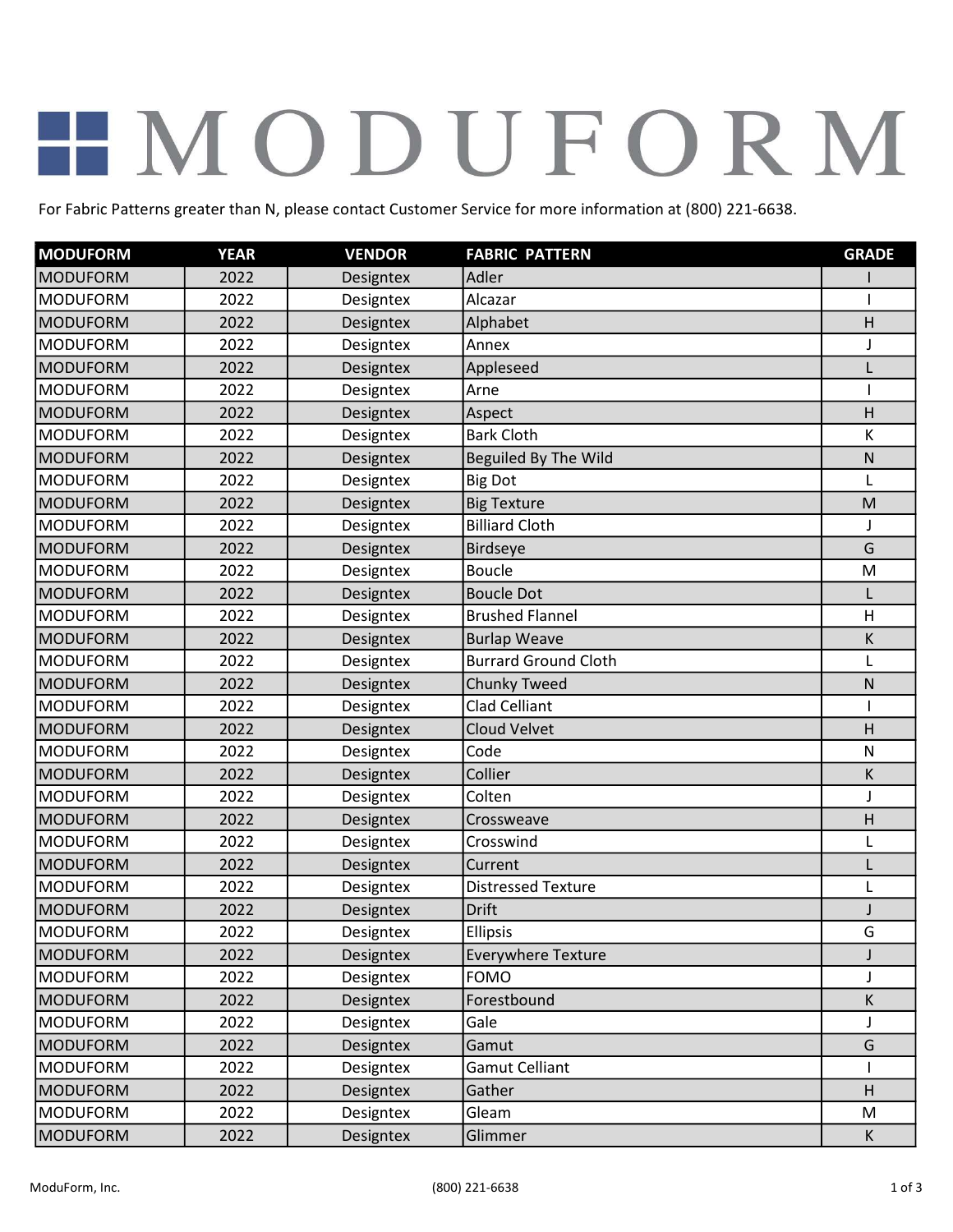## HMODUFORM

For Fabric Patterns greater than N, please contact Customer Service for more information at (800) 221-6638.

| <b>MODUFORM</b> | <b>YEAR</b> | <b>VENDOR</b> | <b>FABRIC PATTERN</b> | <b>GRADE</b> |
|-----------------|-------------|---------------|-----------------------|--------------|
| <b>MODUFORM</b> | 2022        | Designtex     | Gridley               | G            |
| <b>MODUFORM</b> | 2022        | Designtex     | Hashtag               | H            |
| <b>MODUFORM</b> | 2022        | Designtex     | Heather               | N            |
| <b>MODUFORM</b> | 2022        | Designtex     | Hem Stitch            |              |
| <b>MODUFORM</b> | 2022        | Designtex     | Hillside              | N            |
| <b>MODUFORM</b> | 2022        | Designtex     | Hint                  | К            |
| <b>MODUFORM</b> | 2022        | Designtex     | Hyde                  | $\mathsf{H}$ |
| <b>MODUFORM</b> | 2022        | Designtex     | Hyphen                | К            |
| <b>MODUFORM</b> | 2022        | Designtex     | lota                  | H            |
| <b>MODUFORM</b> | 2022        | Designtex     | Josef                 | M            |
| <b>MODUFORM</b> | 2022        | Designtex     | Keen                  | L            |
| <b>MODUFORM</b> | 2022        | Designtex     | Kin                   | К            |
| <b>MODUFORM</b> | 2022        | Designtex     | Kindred               | $\mathsf{N}$ |
| <b>MODUFORM</b> | 2022        | Designtex     | Kith                  |              |
| <b>MODUFORM</b> | 2022        | Designtex     | Layer                 | Κ            |
| <b>MODUFORM</b> | 2022        | Designtex     | Leap                  | L            |
| <b>MODUFORM</b> | 2022        | Designtex     | Linen Like            | J            |
| <b>MODUFORM</b> | 2022        | Designtex     | Linnen                | Κ            |
| <b>MODUFORM</b> | 2022        | Designtex     | Little Dot            |              |
| <b>MODUFORM</b> | 2022        | Designtex     | Lounge                | Н            |
| <b>MODUFORM</b> | 2022        | Designtex     | Luster                | L            |
| <b>MODUFORM</b> | 2022        | Designtex     | Mark                  |              |
| <b>MODUFORM</b> | 2022        | Designtex     | Mateo                 | L            |
| <b>MODUFORM</b> | 2022        | Designtex     | Measure               | K            |
| <b>MODUFORM</b> | 2022        | Designtex     | Melange               |              |
| <b>MODUFORM</b> | 2022        | Designtex     | Metallo               | L            |
| <b>MODUFORM</b> | 2022        | Designtex     | Metta                 |              |
| <b>MODUFORM</b> | 2022        | Designtex     | Microgrid             | Κ            |
| <b>MODUFORM</b> | 2022        | Designtex     | Minnie                | G            |
| <b>MODUFORM</b> | 2022        | Designtex     | <b>Nest</b>           | K            |
| <b>MODUFORM</b> | 2022        | Designtex     | Nook                  | H            |
| <b>MODUFORM</b> | 2022        | Designtex     | Opulent               | H            |
| <b>MODUFORM</b> | 2022        | Designtex     | Pause                 | J            |
| <b>MODUFORM</b> | 2022        | Designtex     | Pave                  | M            |
| <b>MODUFORM</b> | 2022        | Designtex     | Pika                  |              |
| <b>MODUFORM</b> | 2022        | Designtex     | Pivot                 | K            |
| <b>MODUFORM</b> | 2022        | Designtex     | Prime                 | H            |
| <b>MODUFORM</b> | 2022        | Designtex     | Rein                  | G            |
| <b>MODUFORM</b> | 2022        | Designtex     | Reppweave             |              |